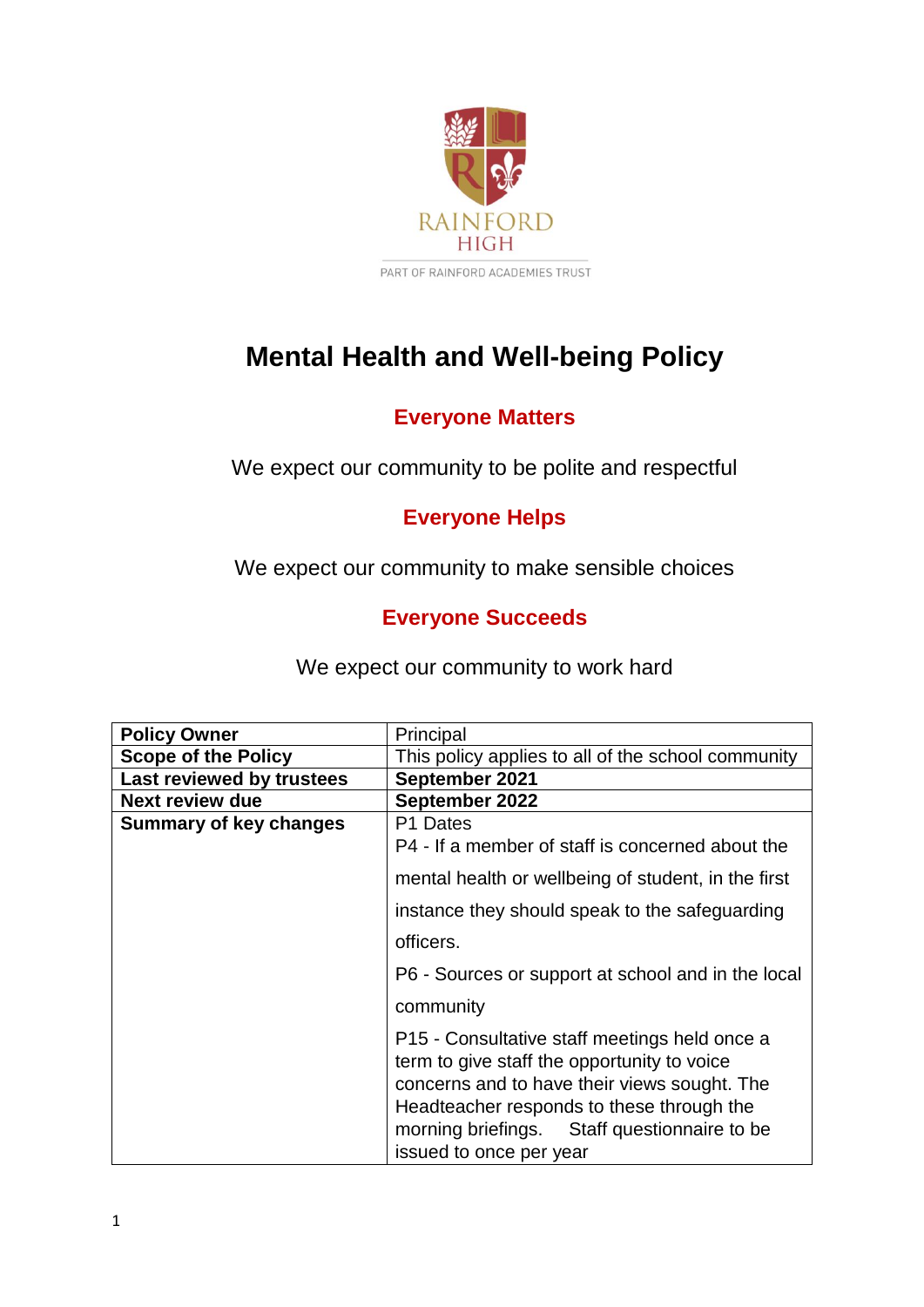| <b>School Name and Address</b>    | Rainford High                                         |
|-----------------------------------|-------------------------------------------------------|
| Web Address                       | www.rainford.org.uk                                   |
| <b>Telephone Number</b>           | 01744 885914                                          |
| Age range of School               | Mixed sex 11-18                                       |
|                                   |                                                       |
| Name and Contact details of SENCO | Joanne Burgess<br>Gained NASENCo Award September 2014 |
|                                   | j.burgess@rainford.org.uk                             |
|                                   | 01744 885914 ex 161                                   |
| Senior Leadership Link            | lan Young                                             |
|                                   | I.young@rainford.org.uk                               |

## **Contents**

- 1.0 Policy Statement
- 2.0 Scope
- 3.0 Policy Aims
- 4.0 Key Staff Members
- 5.0 Individual Care Plans
- 6.0 Teaching about Mental Health
- 7.0 Signposting
- 8.0 Sources or support at school and in the local community
- 9.0 Warning signs
- 10.0 Targeted support
- 11.0 Managing disclosures
- 12.0 Confidentiality
- 13.0 Whole School Approach
	- 13.1 Working with Parents/Carers
	- 13.2 Supporting Parents/Carers
- 14.0 Training
- 15.0 Staff Mental Health and Wellbeing
	- 15.1 Aims
	- 15.2 Roles
	- 15.3 Actions to Support new staff
	- 15.4 Procedures for handling issues of wellbeing with staff
	- 15.5 Procedures to promote staff wellbeing
- 16.0 Policy Review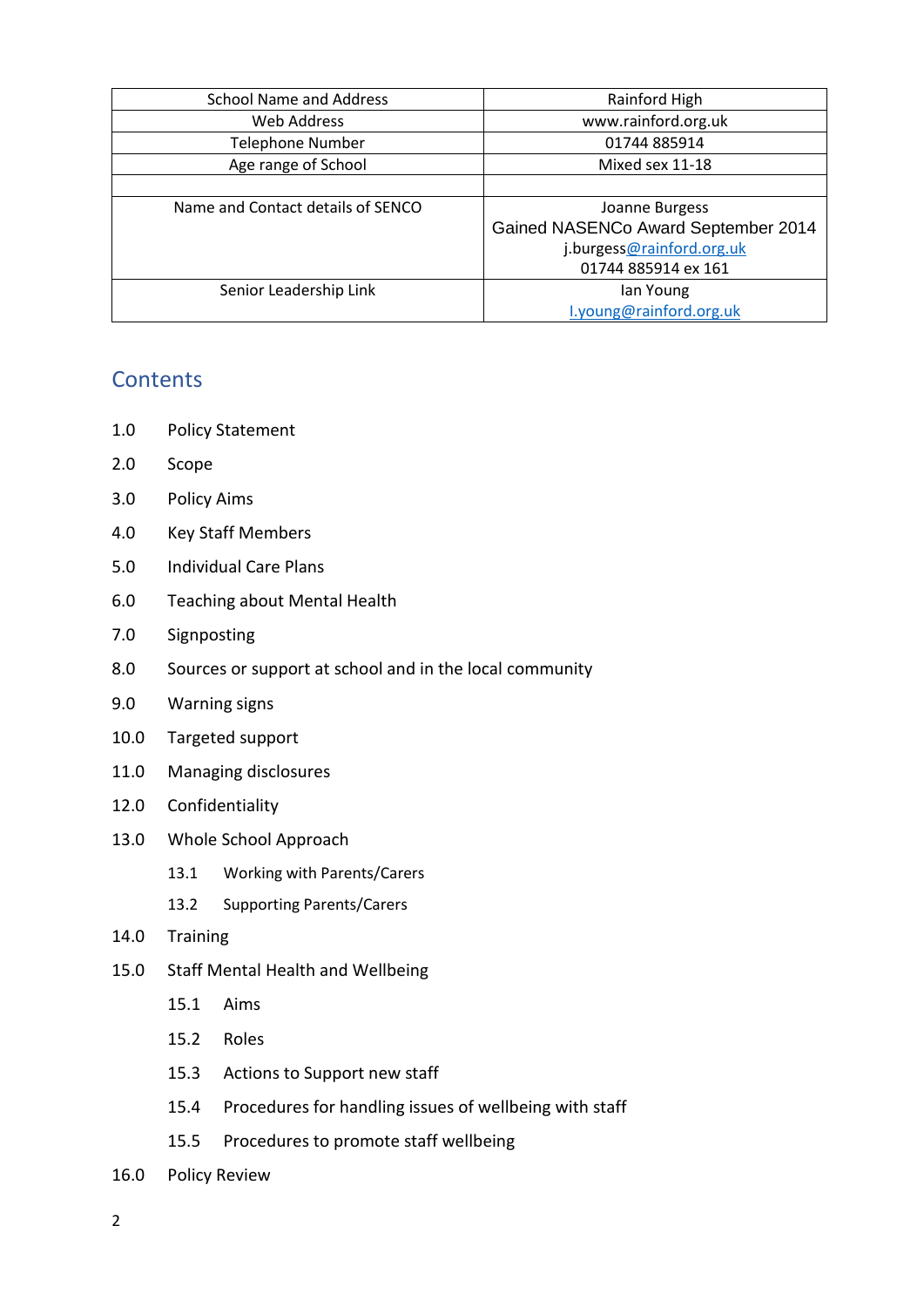#### **1.0 Policy statement**

At Rainford High, we are committed to promoting positive mental health and emotional wellbeing to all students, their families and members of staff and trustees. Our open culture allows students' voices to be heard, and through the use of effective policies and procedures we ensure a safe and supportive environment for all affected - both directly and indirectly - by mental health issues. Our school Ethos Everyone Matters, Everyone Helps, Everyone Succeeds this represents the way we do things at Rainford High.

## **2.0 Scope**

This policy is a guide to all staff – including non-teaching and governors – outlining Rainford High's approach to promoting mental health and emotional wellbeing.

It should be read in conjunction with other relevant school policies.

#### **3.0 Policy Aims**

- **Promote positive mental health and emotional wellbeing in all staff and students.**
- **Increase understanding and awareness of common mental health issues.**
- Enable staff to identify and respond to early warning signs of mental ill health in students.
- Enable staff to understand how and when to access support when working with young people with mental health issues.
- **Provide the right support to students with mental health issues, and know where to signpost** them and their parents/carers for specific support.
- **Develop resilience amongst students and raise awareness of resilience building techniques.**
- Raise awareness amongst staff and gain recognition from SLT that staff may have mental health issues, and that they are supported in relation to looking after their wellbeing; instilling a culture of staff and student welfare where everyone is aware of signs and symptoms with effective signposting underpinned by behaviour and welfare around school.

## **4.0 Key staff members**

This policy aims to ensure all staff take responsibility to promote the mental health of students, however key members of staff have specific roles to play: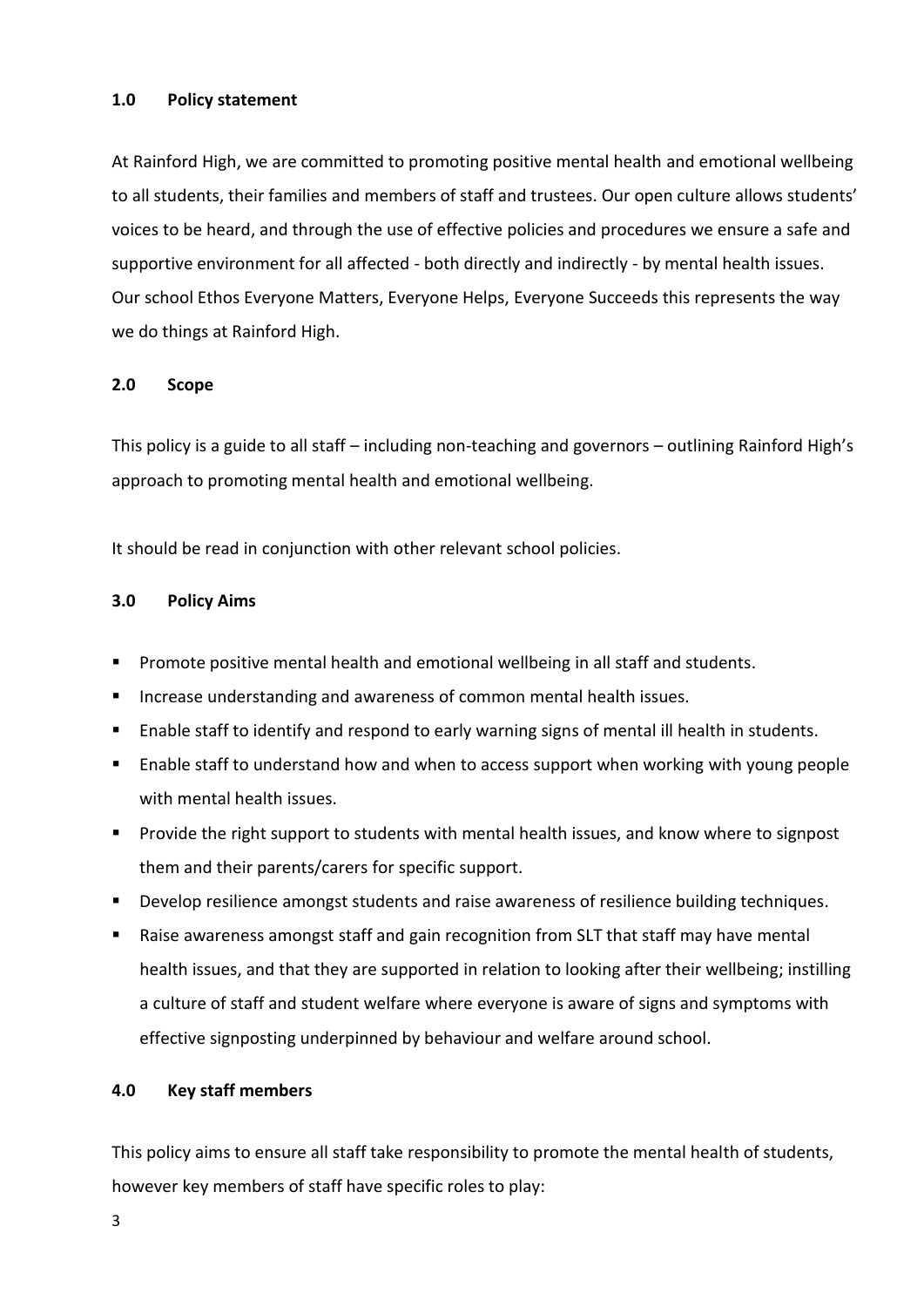- Pastoral Staff
- **•** Designated Safeguarding Lead
- **SENCO**
- Mental Health First Aid Champions
- PSHEe Coordinators

If a member of staff is concerned about the mental health or wellbeing of student, in the first instance they should speak to the safeguarding officers.

If there is a concern that the student is high risk or in danger of immediate harm, the school's child protection procedures should be followed.

If the child presents a high risk medical emergency, relevant procedures should be followed, including involving the emergency services if necessary.

## **5.0 Wellbeing Plans**

When a student has been identified as having cause for concern, has received a diagnosis of a mental health issue, or is receiving support either through CAMHS or another organisation, it is recommended that a Wellbeing Plan may be drawn up. The development of the plan should involve the student, parents, and relevant professionals.

Suggested elements of this plan include:

- Details of the student's situation/condition/diagnosis
- **Special requirements or strategies, and necessary precautions**
- **Medication and any side effects**
- Who to contact in an emergency
- The role the school and specific staff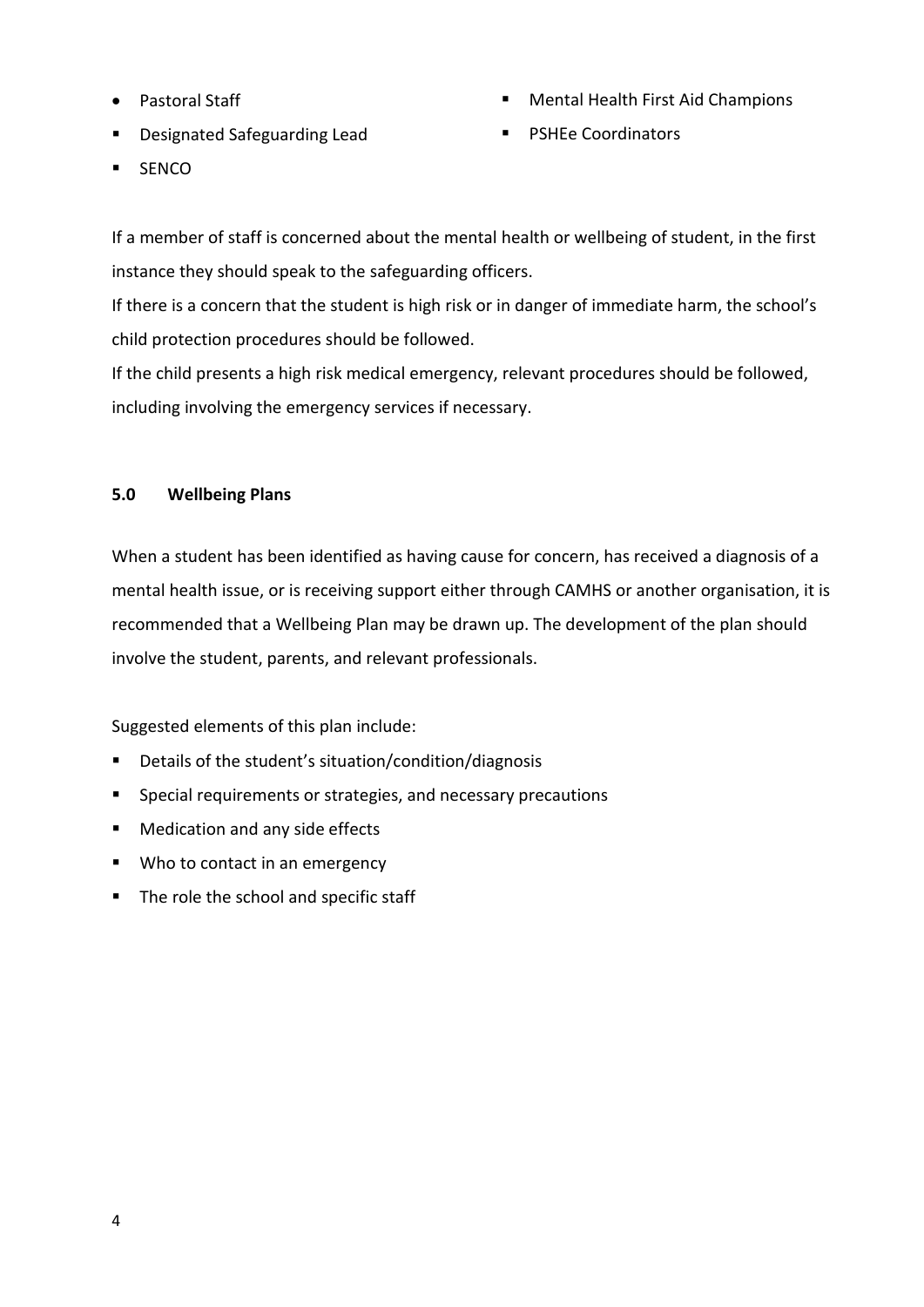#### **6.0 Teaching about mental health**

The skills, knowledge and understanding our students need to keep themselves - and others physically and mentally healthy and safe are included as part of our PSHEe curriculum and promotion of our BOSS Champions.

We will follow the guidance issued by the PSHE Association to prepare us to teach about mental health and emotional health safely and sensitively.

[https://www.pshe-association.org.uk/curriculum-and-resources/resources/guidance](https://www.pshe-association.org.uk/curriculum-and-resources/resources/guidance-preparing-teach-about-mental-health-and)[preparing-teach-about-mental-health-and](https://www.pshe-association.org.uk/curriculum-and-resources/resources/guidance-preparing-teach-about-mental-health-and) emotional wellbeing Incorporating this into our curriculum at all stages is a good opportunity to promote students' wellbeing through the development of healthy coping strategies and an understanding of students' own emotions as well as those of other people.

Additionally, we will use such lessons as a vehicle for providing students who do develop difficulties with strategies to keep themselves healthy and safe, as well as supporting students to support any of their friends who are facing challenges.

#### **7.0 Signposting**

We will ensure that staff, students and parents/carers are aware of the support and services available to them, and how they can access these services.

All staff should also be aware that mental health problems can, in some cases, be an indicator that a child has suffered or is at risk of suffering abuse, neglect or exploitation.

If staff have a mental health concern about a child that is also a safeguarding concern, immediate action should be taken, following their child protection policy and speaking to the designated safeguarding lead or a deputy.

Within the school (noticeboards, form rooms) and through our communication channels (newsletters, websites), we will share and display relevant information about local and national support services and events.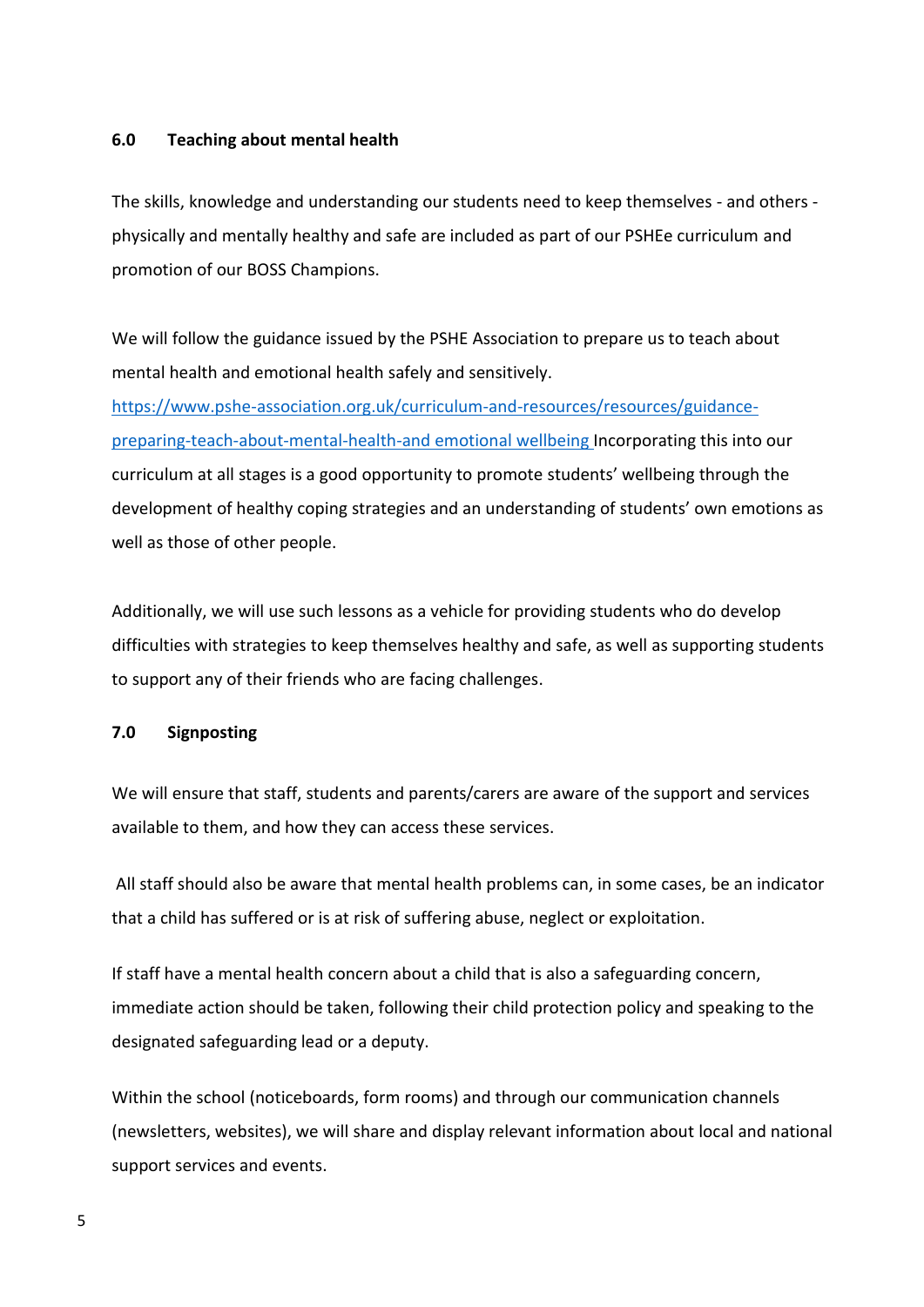The aim of this is to ensure students understand:

- What help is available
- Who it is aimed at
- Why should they access it
- **What is likely to happen next**

 $How to access it$ 

## **8.0 Sources or support at school and in the local community**

- Wellbeing board/display (signposts students to local and national services)
- Internal referrals system now in place for staff to refer pupils to so that the pupil can get some tailored support (interventions included are 1:1 sessions working on self-esteem, anxiety, exam stress, de-escalation, bereavement strategies)
- Mental health week includes events such as assemblies, form activities, therapy dog, stress ball making, Tai chi, Art therapy, baking therapy, staff bake off, staff CPD, Mindfulness, hand massage, dance, wrist bands for all pupils, conversation corners, Saints supporting mental health awareness in adolescence and removing the stigma.
- Tackling the blues weekly intervention combining sport and mental health support with a cohort of students
- Wellbeing room created (safe, calm environment)
- Watch list created to monitor students where concerns are initially raised
- Tailored support for each student, passes, interventions offered place to go when needed
- 1:1 sessions working around a child who has been diagnosed with a condition, to help them learn more about it and find useful strategies
- Reflective supervision for staff, to reflect and work as a team around the child
- Suicide ASSIST trained member of staff
- Mental health first aider on site 20 of them
- Team round the child approach (student support plans created)
- Exam stress busting workshops
- Rainford MHW leaflets for parents and pupils
- Therapist on site once per week
- Resimialnce service (BANARDOS) on site 3 times per week
- Therapy dog on site 4 hours per week

## **Local Support**

In St Helens, there are a range of organisations and groups offering support, including the

**CAMHS partnership**, a group of providers specialising in children and young

people's mental health wellbeing. These partners deliver accessible support to children, young

people and their families, whilst working with professionals to reduce the range of mental

health issues through prevention, intervention, training and participation.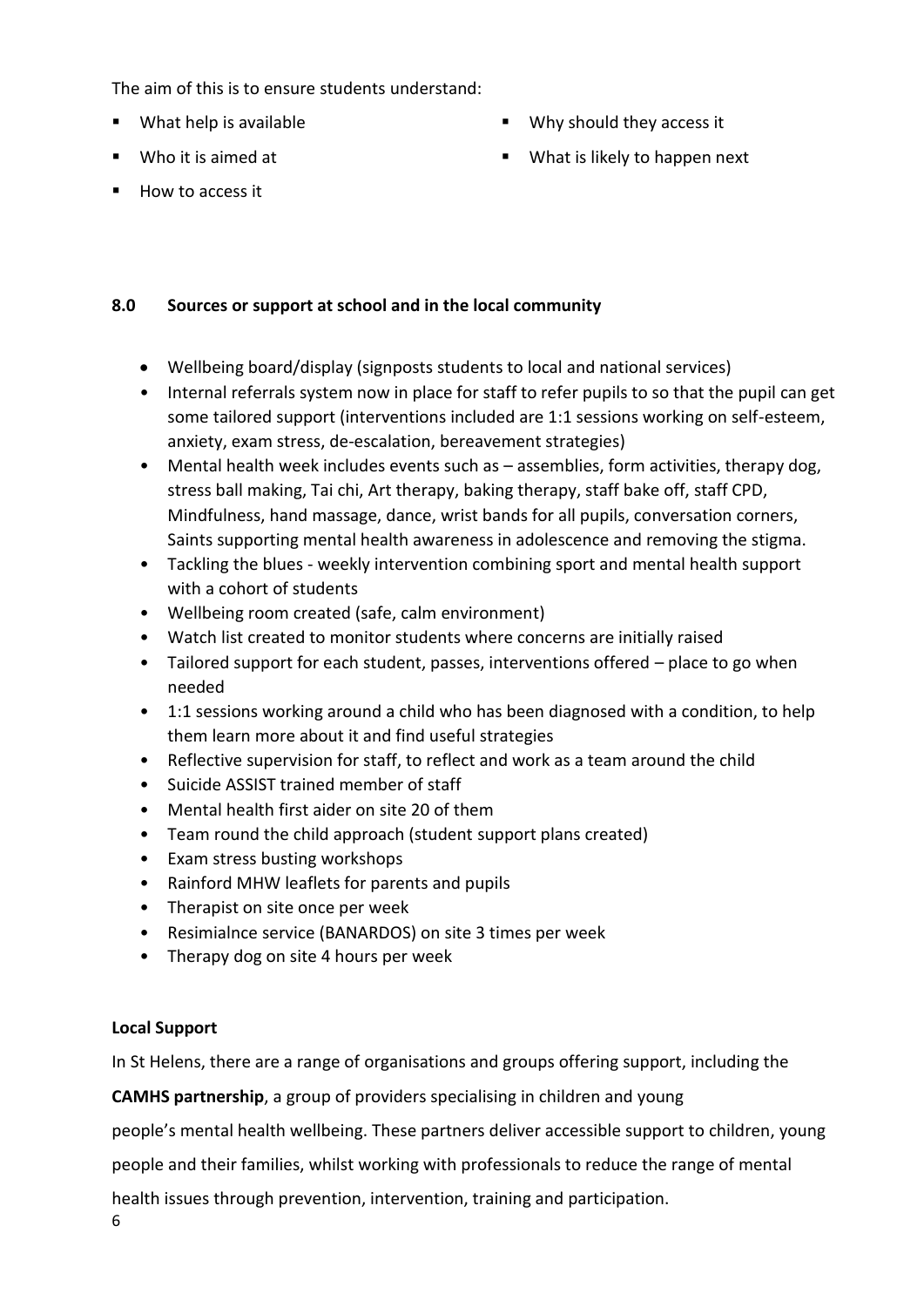#### **9.0 Warning Signs**

Staff may become aware of warning signs which indicate a student is experiencing mental health or emotional wellbeing issues. These warning signs should always be taken seriously and staff observing any of these warning signs should alert (Gemma Atkinson or any other mental health first aider).

Possible warning signs, which all staff should be aware of include:

- **Physical signs of harm that are repeated** or appear non-accidental
- Changes in eating / sleeping habits
- **Increased isolation from friends or** family, becoming socially withdrawn
- Changes in activity and mood
- **Lowering of academic achievement**
- **Talking or joking about self-harm or** suicide
- Abusing drugs or alcohol
- **Expressing feelings of failure,** uselessness or loss of hope
- $\blacksquare$  Changes in clothing e.g. long sleeves in warm weather
- **Secretive behaviour**
- Skipping PE or getting changed secretively
- Lateness to, or absence from school
- Repeated physical pain or nausea with no evident cause
- An increase in lateness or absenteeism

#### **10.0 Targeted support**

We recognise some children and young people are at greater risk of experiencing poorer mental health. For example, those who are in care, young carers, those who have had previous access to CAMHS, those living with parents/carers with a mental illness and those living in households experiencing domestic violence.

We work closely with school nurses and their teams in supporting the emotional and mental health needs of school-aged children and are equipped to work at community, family and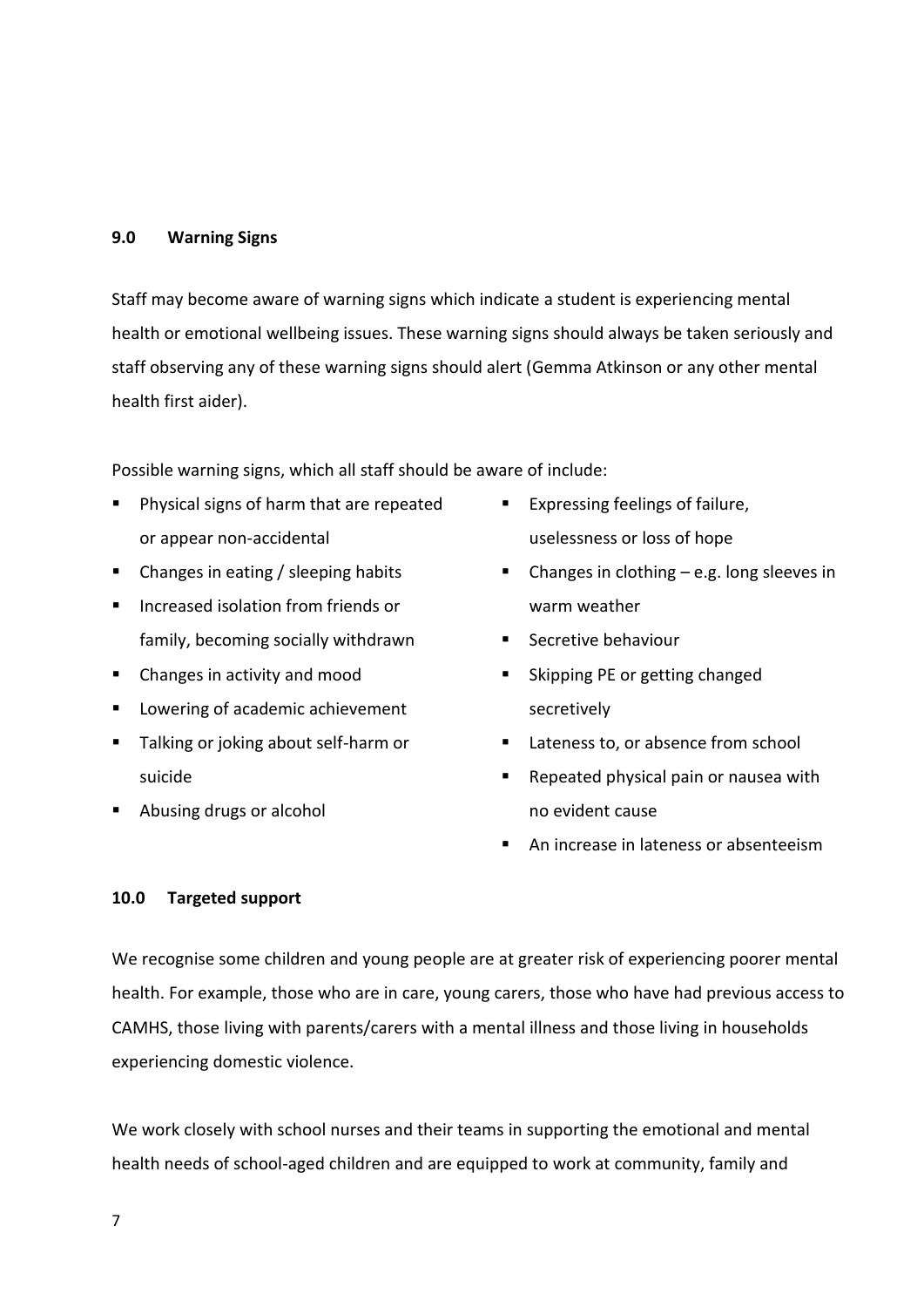individual levels. Their skills cover identifying issues early, determining potential risks and providing early intervention to prevent issues escalating.

We ensure timely and effective identification of students who would benefit from targeted support and ensure appropriate referral to support services by:

**Providing specific help for those children most at risk (or already showing signs) of** social, emotional, and behavioural problems;

**Working closely with local Children's Services, CAMHS** 

and other agencies services to follow various protocols including assessment and referral;

**If Identifying and assessing in line with the Early Help Assessment Tool (EHAT), children** who are showing early signs of anxiety, emotional distress, or behavioural problems;

- Discussing options for tackling these problems with the child and their parents/carers. Agree an Wellbeing Plan as the first stage of a 'stepped care' approach;
- Providing a range of interventions that have been proven to be effective,

According to the child's needs;

Ensure young people have access to pastoral care and support, as well as

specialist services, including CAMHS, so that emotional, social and behavioural problems can be dealt with as soon as they occur;

**Provide young people with clear and consistent information about the opportunities** available for them to discuss personal issues and emotional concerns. Any support offered should take account of local community and education policies and protocols regarding confidentiality;

 Provide young people with opportunities to build relationships, particularly those who may find it difficult to seek support when they need it; and

**The identification, assessment, and support of young carers under the statutory duties** outlined in the Children & Families Act 2014.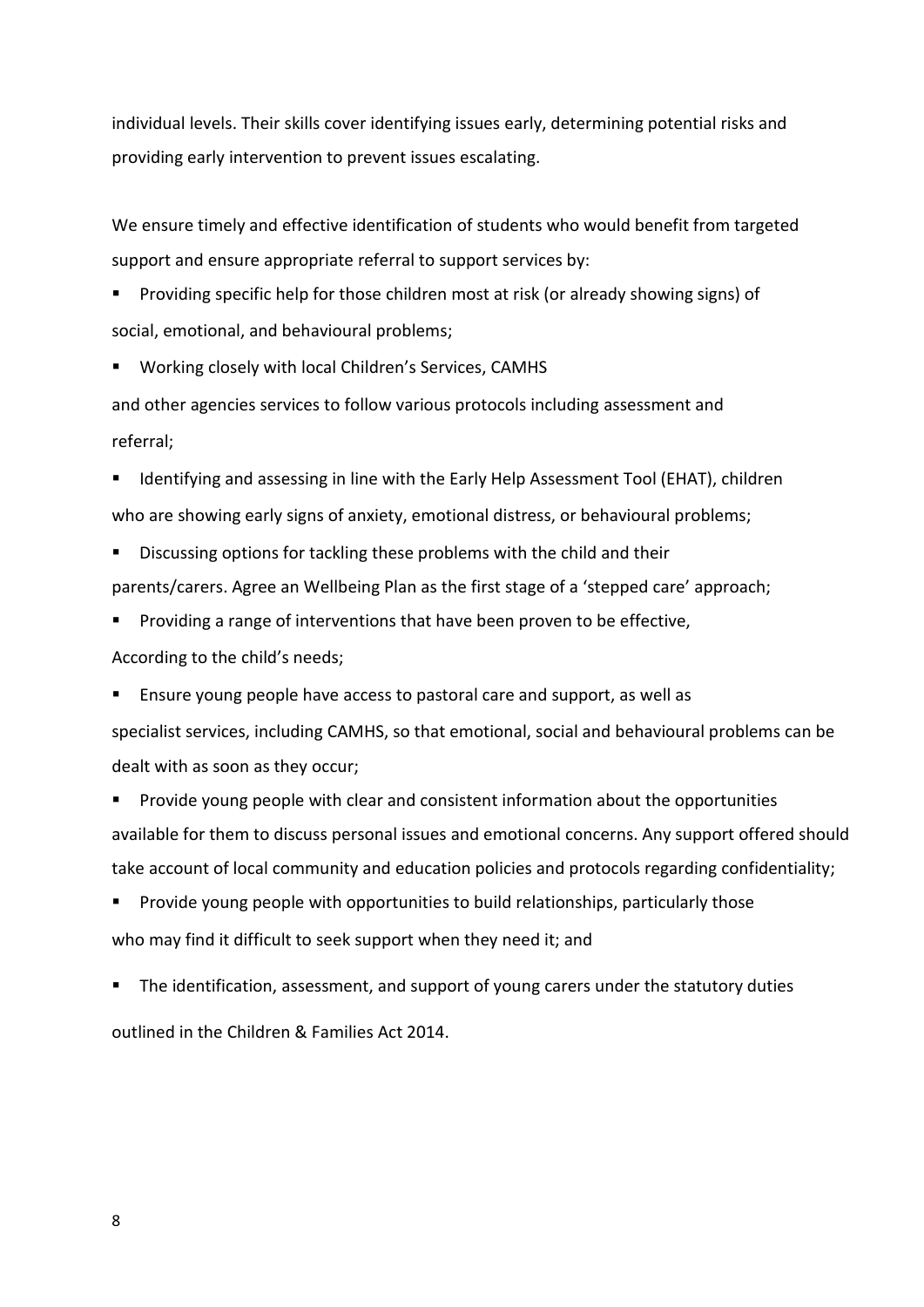#### **11.0 Managing disclosures**

If a student chooses to disclose concerns about themselves, or a friend, to any member of staff, the response will be calm, supportive and non-judgemental.

All disclosures should be recorded confidentially on the student's personal file through CPOMs, including:

- Date
- Name of member of staff to whom the disclosure was made
- **Nature of the disclosure & main points** from the conversation
- Agreed next steps

This information will be shared with relevant staff.

#### **12.0 Confidentiality**

If a member of staff feels it is necessary to pass on concerns about a student to either someone within or outside of the school, then this will be first discussed with the student. We will tell them:

■ Who we are going to tell

- Why we need to tell them
- **What we are going to tell them**
- **When we're going to tell them**

Ideally, consent should be gained from the student first, however, there may be instances when information must be shared, such as students up to the age of 16 who are in danger of harm.

It is important to also safeguard staff emotional wellbeing. By sharing disclosures with a colleague this ensures one single member of staff isn't solely responsible for the student. This also ensures continuity of care should staff absence occur and provides opportunities for ideas and support.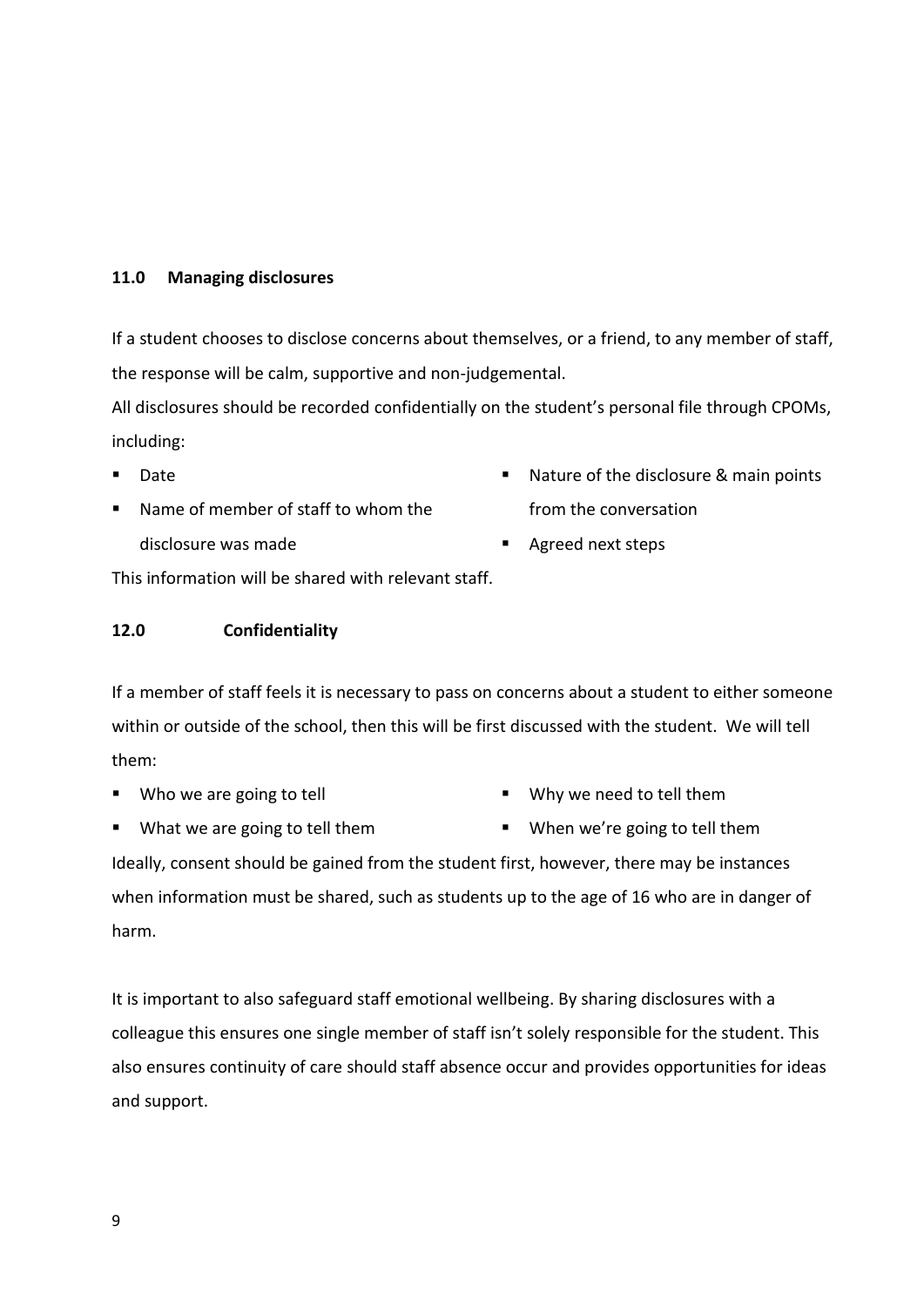Parents must always be informed, but students may choose to tell their parents themselves. If this is the case, a timescale of 24 hours is recommended to share this information before the school makes contact with the parents/carers.

If a student gives us reason to believe that they are at risk, or there are child protection issues, parents should not be informed, but the child protection procedures should be followed.

## **13.0 Whole school approach**

## **13.1 Working with parents/carers**

If it is deemed appropriate to inform parents there are questions to consider first:

- Can we meet with the parents/carers face-to-face?
- Where should the meeting take place some parents are uncomfortable in school premises so consider a neutral venue if appropriate.
- Who should be present students, staff, parents etc.?
- What are the aims of the meeting and expected outcomes?

We are mindful that for a parent, hearing about their child's issues can be upsetting and distressing. They may therefore respond in various ways which we should be prepared for and allow time for the parent to reflect and come to terms with the situation.

Signposting parents to other sources of information and support can be helpful in these instances. At the end of the meeting, lines of communication should be kept open should the parents have further questions or concerns. Booking a follow-up meeting or phone call might be beneficial at this stage.

Ensure a record of the meeting and points discussed/agree are added to the student's record and a Wellbeing plan created if appropriate.

## **13.2 Supporting parents**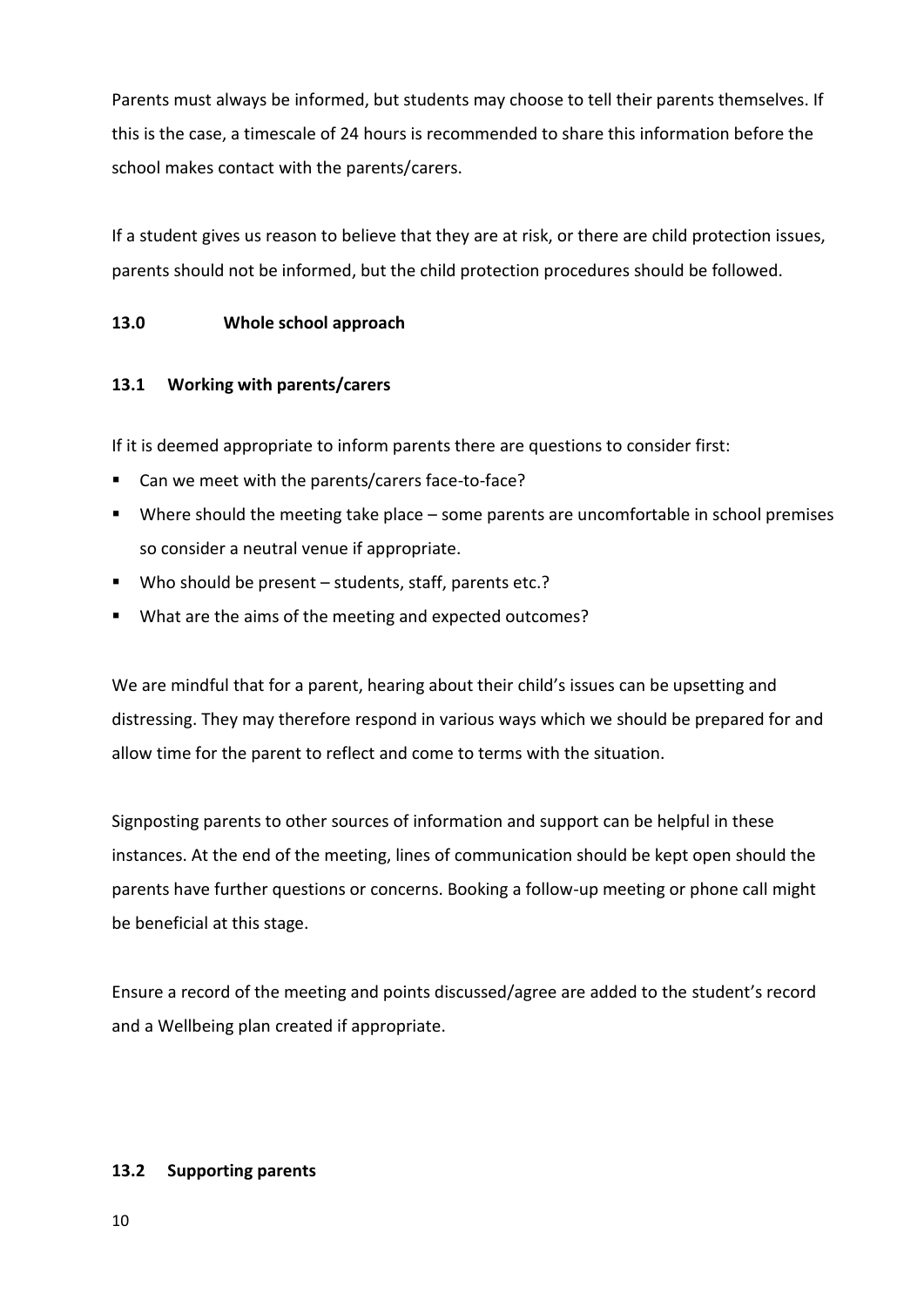We recognise the family plays a key role in influencing children and young people's emotional health and wellbeing; we will work in partnership with parents and carers to promote emotional health and wellbeing by:

- Ensuring all parents are aware of and have access to promoting social and emotional wellbeing and preventing mental health problems;
- Highlighting sources of information and support about common mental health issues through our communication channels (website, newsletters etc.);
- Offering support to help parents or carers develop their parenting skills. This may involve providing information or offering small, group-based programmes run by community nurses (such as school nurses and health visitors) or other appropriately trained health or education practitioners; and
- **Ensuring parents, carers and other family members living in disadvantaged circumstances** are given the support they need to participate fully in activities to promote social and emotional wellbeing. This will include support to participate in any parenting sessions, by offering a range of times for the sessions or providing help with transport and childcare. We recognise this might involve liaison with family support agencies.

## **14.0 Training**

As a minimum, all staff will receive regular training about recognising and responding to mental health issues as part of their regular child protection training to enable them to keep students safe. A nominated members of staff will receive professional Mental Health First Aid training or equivalent.

Training opportunities for staff who require more in depth knowledge will be considered as part of our performance management process and additional CPD will be supported throughout the year where it becomes appropriate due developing situations with one or more students.

Where the need to do so becomes evident, we will host twilight training sessions for all staff to promote learning or understanding about specific issues related to mental health.

Suggestions for individual, group or whole school CPD should be discussed with Jo Burgess who can also highlight sources of relevant training and support for individuals as needed.

#### **15.0 Staff Wellbeing**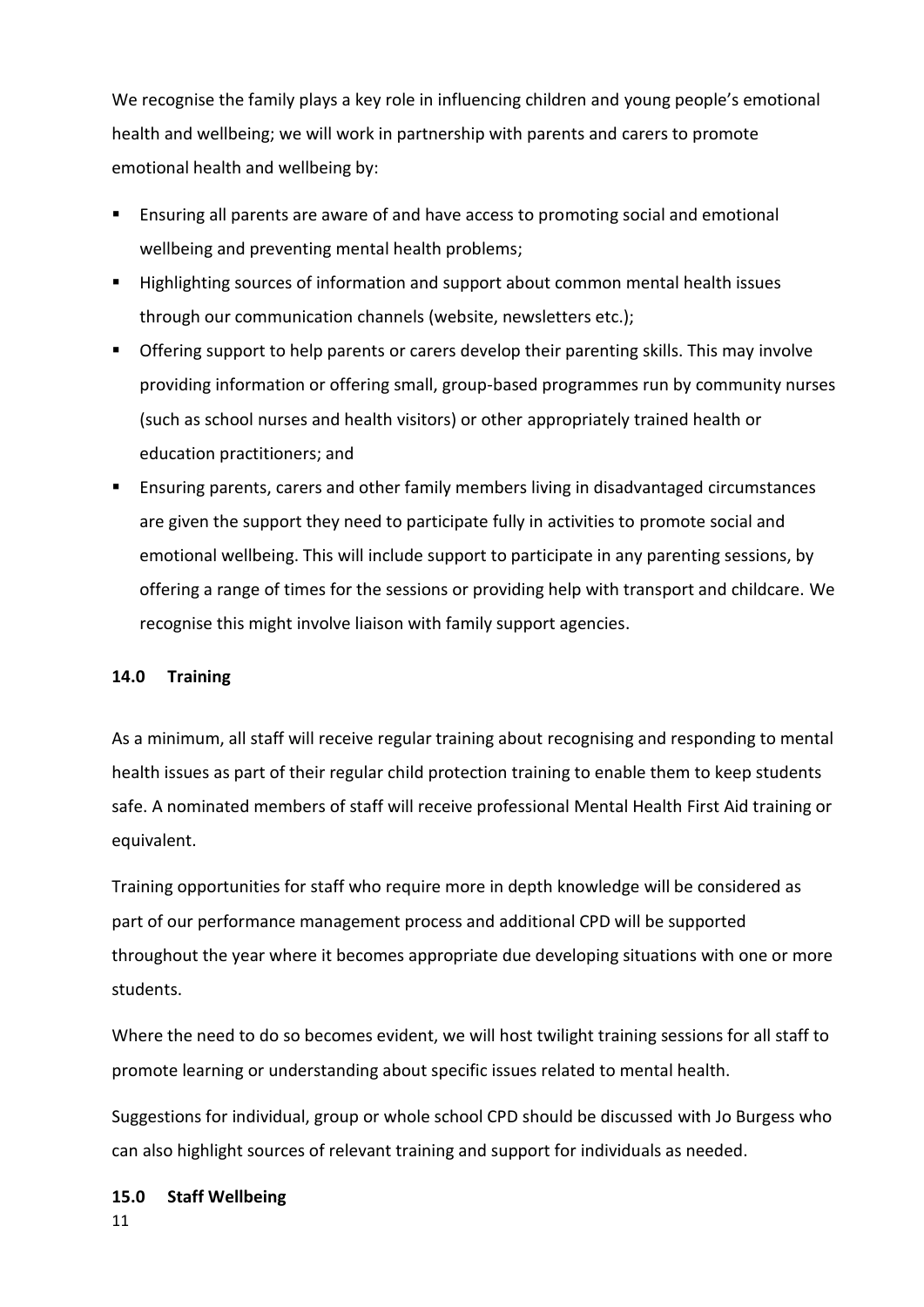Rainford High wants to ensure that staff are supported and encouraged to develop personally and professionally. We recognise that staff wellbeing is important to student achievement and the school's performance. We committed to making sure that this Policy is implemented so that each individual is able to cope successfully with the demands in their lives, whatever the cause of stress. The purpose of this policy is to maintain a school ethos which supports staff health and wellbeing by making sure that all employees are treated fairly and consistently.

## **15.1 Aims for Staff wellbeing**

- To develop a healthy, motivated workforce who are able to deliver a high-standard of education to students.
- To help ensure that our school promotes the health and wellbeing of all staff members, recognising the impact work can have on employees' stress levels, mental and physical health.
- To recognise that excessive hours of work can be detrimental to staff health and effectiveness and to agree on flexible working practices where possible without damaging opportunities for students to succeed.
- To communicate the importance of a work-life balance to all staff, and to ensure that all policy updates are communicated regularly.
- To respond sensitively to external pressures which affect the lives of staff members.
- To provide staff with training to deal positively with stressful incidents, and provide them with a sense of confidence to deal with emergencies via training.
- To improve staff development, co-operation and teamwork by creating effective leaders.
- To make staff members aware of the channels which can be used to manage and deal with stress or work related health and wellbeing issues.

## **15.2 Roles**

- The Trustees:
- Will take overall responsibility for implementing this policy and ensuring that staff enjoy a reasonable work-life balance.
- Will adopt the appropriate policies in respect of 'family friendly' employment, including consideration of part-time working, flexible working patterns etc., where this can be implemented without detriment to the operational requirements of the school.
- Will ensure that clear procedures are in place that will minimise the levels of stress caused to staff when following formal procedures such as the Capability or Disciplinary Policy.
- Will provide a range of strategies for involving staff in the school decision making processes.
- Will review the demands on staff, and seek practical solutions wherever possible.
- Will provide personal and professional development such as stress management, team building, etc.
- The Headteacher: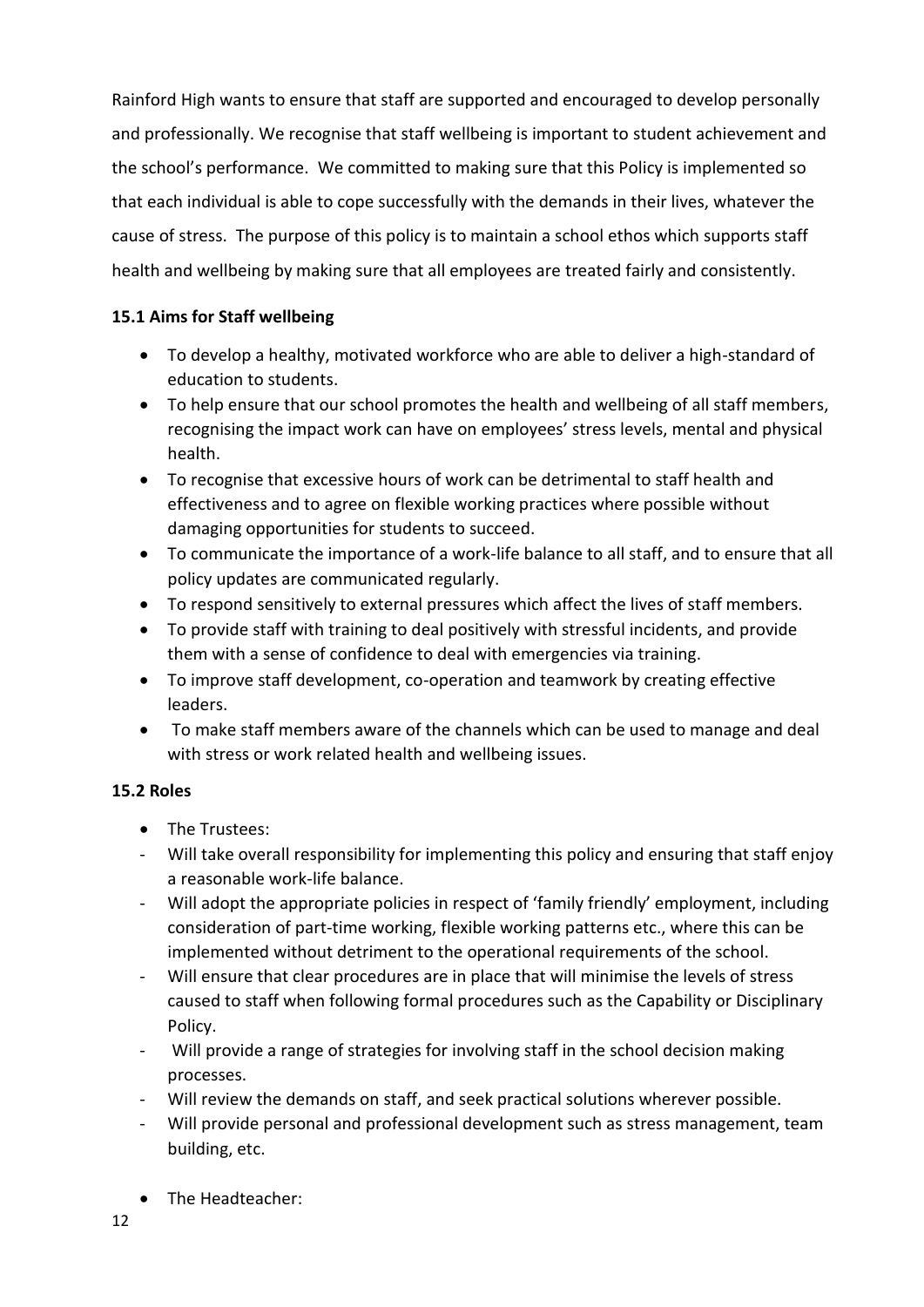- Will ensure that all staff enjoy a reasonable work-life balance and lead by example in this regard.
- Will support the turustees in ensuring that strategies are implemented to effectively manage and, where necessary, reduce employee stress. This includes preventing unnecessary stress and ensuring that any work-based stress employees experience is at a productive, healthy level.
- Will adopt school policies and provide clear guidance regarding time-off.
- Will ensure that there is clear communication between staff and management with regards to all areas of school life.
- Will create reasonable opportunities for employees to discuss concerns, and will enable staff to do so in an environment where stress is not considered a weakness.
- Will ensure that all staff are aware of and trained in-line with the school's priorities and offered opportunities for development.
- Will monitor and review any measures that are planned, and assess their effectiveness.
- Will conduct risk assessment for work-related stress in consultation with senior staff.
- Will appoint a wellbeing co-ordinator who is responsible for ensuring that the good health and wellbeing of all staff members is supported, promoted and valued by the school. The co-ordinator will also ensure that school policies and procedures reflect this aim.
- Will make individual interventions such as short-term rehabilitation and return to work plans, and longer-term reasonable adjustments to work.
- Staff members:
	- Will make themselves aware of the school's policies on Capability, Bullying and Harassment, Staff Attendance etc.
	- Will assist in the development of good practice and ensure that they do not, through their actions or omissions, create unnecessary work for themselves or their colleagues.
	- Will ask their Line Manager for help or support if required. This includes understanding that a good relationship requires communication from both parties and so it's important that issues are raised at the earliest possible moment so that effective strategies can be put in place to manage workloads.
	- Will identify opportunities for development and take advantage of those offered by the school.
	- Will apply for any requests for leave of absence in advance and be honest about sickness absence leaves.

## **15.3 Actions to support new staff**

Practical actions to support new staff

- All staff will be given a school orientation by the Headteacher.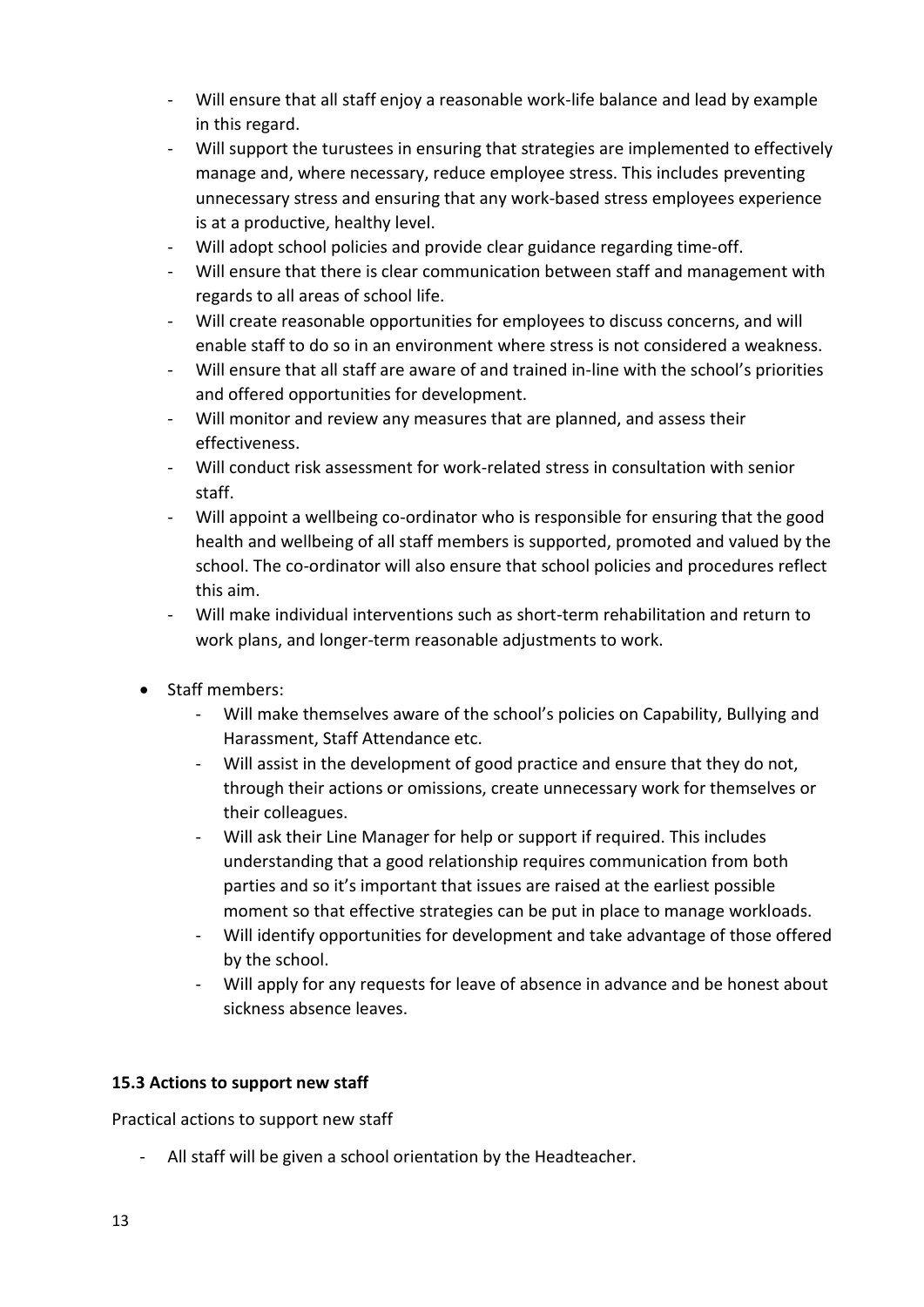- All new staff will receive the staff induction pack/staff handbook. This will continue to include all important policies, or their location, and will include this policy on health and wellbeing.
- All staff will be made to feel welcome and given as much support as required.
- All staff are to be issued with a name badge on arrival on their first day.
- At the end of the first week of employment, new staff will have a review with a senior member of staff.

Practical actions to support new roles

- Decide who will be the supporting person for the new role.
- Hold an initial discussion of roles.
- Hold visits to school/class or environment of new role.
- Establish a pattern of coaching.
- Hold an end-of-first-week review with supporting person.
- Provide 1:1 support for new tasks.  $\mathbb B$  Hold a 3-month review interview with supporting person.

## **15.4 Procedures for handling issues of wellbeing with staff**

- The Senior Leadership Team (Headteacher, Deputy Head, and other managers) must encourage the creation and maintenance of an atmosphere where all staff members feel comfortable asking for help or raising concerns. The Senior Leadership Team should be sensitive to any problems which may cause the employee stress-related issues and should act in a professional, fair, consistent and timely manner when a concern arises.
- Where additional, professional advice is required, the school has contacts with Occupational Health Professionals and Human Resource experts and these avenues should be utilised.
- The school will provide support to any employees facing high-levels of stress in the workplace, as well as other work-related issues which are having/have the potential to have negative impacts on the staff member's health and wellbeing. The various options for dealing with such issues should be discussed with staff members where appropriate. In some cases, this may include external support such as the teacher helpline or support from the Local Authority e.g. counselling.
- During this time, the school will ensure that at all times the staff member's privacy and dignity is respected. This means maintaining confidentiality, upholding the employee's rights and dealing with the employee with tact and sensitivity

## **15.5 Procedures to promote staff wellbeing**

- Twice weekly communication via morning staff briefings.
- Continuing professional develop for all staff.
- Performance management.
- All staff encouraged to contribute to the School Development Plan.
- 7 inset days throughout the year.
- Recognition on staff special occasions